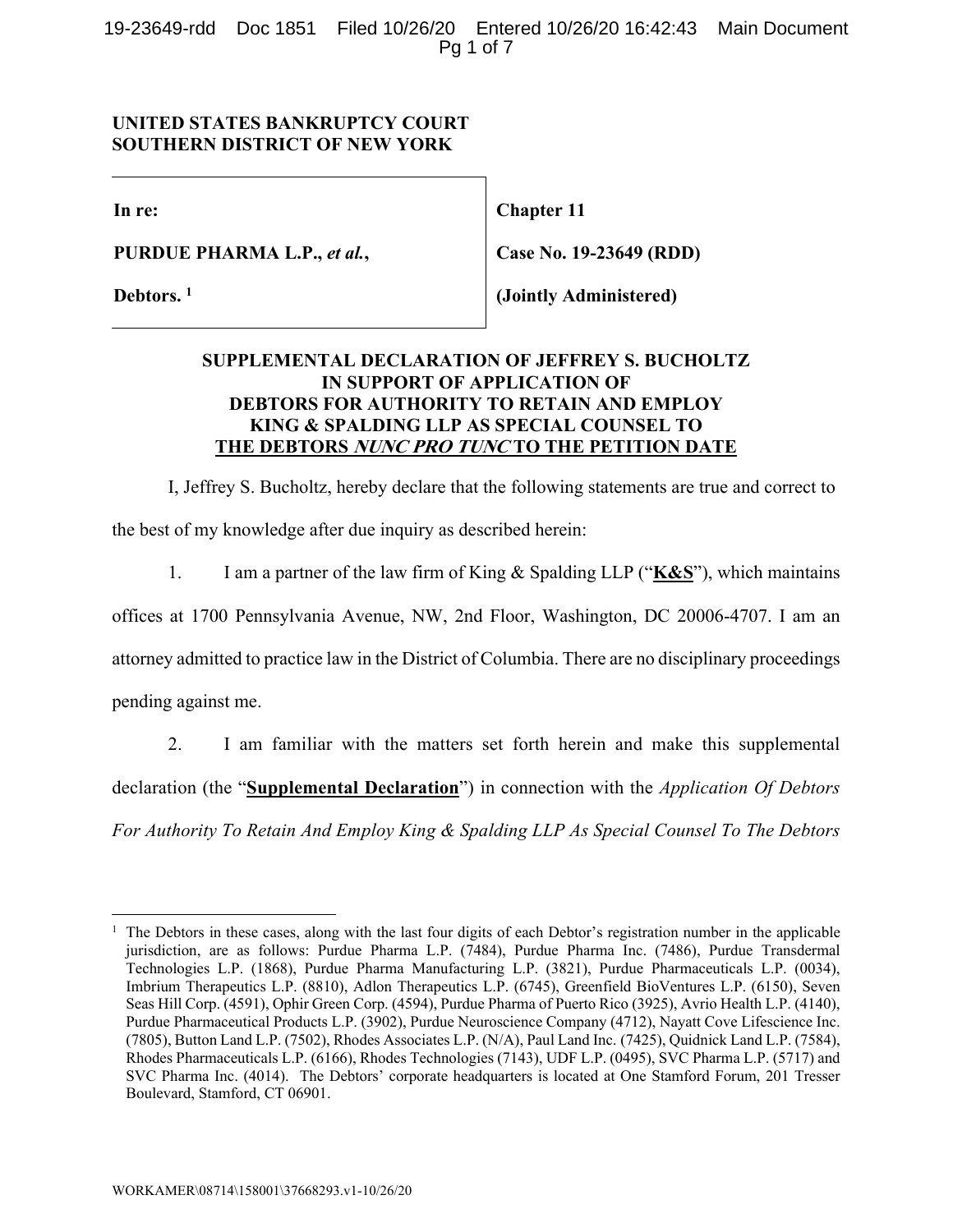#### 19-23649-rdd Doc 1851 Filed 10/26/20 Entered 10/26/20 16:42:43 Main Document Pg 2 of 7

*Nunc Pro Tunc To The Petition Date* [ECF No. 427] (the "**Application**")<sup>2</sup> filed on November 5, 2019 and my initial declaration attached as Exhibit B to the Application (the "**Initial Declaration**").

3. As set forth in the Application, which was granted by this Court on November 25, 2019 [ECF No. 543], K&S committed to file a supplemental declaration pursuant to Bankruptcy Rule 2014 to the extent it discovered new information that was relevant to the Application and merited disclosure. *See* Initial Declaration, ¶ 8. Accordingly, in connection with K&S's representation of the Debtors as special counsel, I submit this Supplemental Declaration to provide the additional disclosures set forth herein.

#### **SPECIFIC DISCLOSURES**

4. On October 26, 2020, Ethan P. Davis joined K&S as a partner in its San Francisco, California office. Mr. Davis was previously employed by the United States Department of Justice ("**DOJ**") and participated in the DOJ's investigations of Purdue Pharma L.P. relating to its opioid marketing practices, as well as in Purdue's bankruptcy proceedings (the "**Matter**"). Mr. Davis's work on the Matter ended in March 2020, before he began negotiating with K&S for future employment.

5. Mr. Davis will not be involved in any way in K&S's representation of the Debtors relating to the Matter. The procedures being taken to screen Mr. Davis from K&S's work relating to the Matter are (i) a prohibition against Mr. Davis speaking with or in the presence of any K&S personnel working on the Matter about it, (ii) a prohibition against any of the K&S personnel working on the Matter from speaking with Mr. Davis or in his presence about it, (iii) a prohibition

<sup>2</sup> Capitalized terms used but not otherwise defined herein shall have the meanings ascribed to such terms in the Application.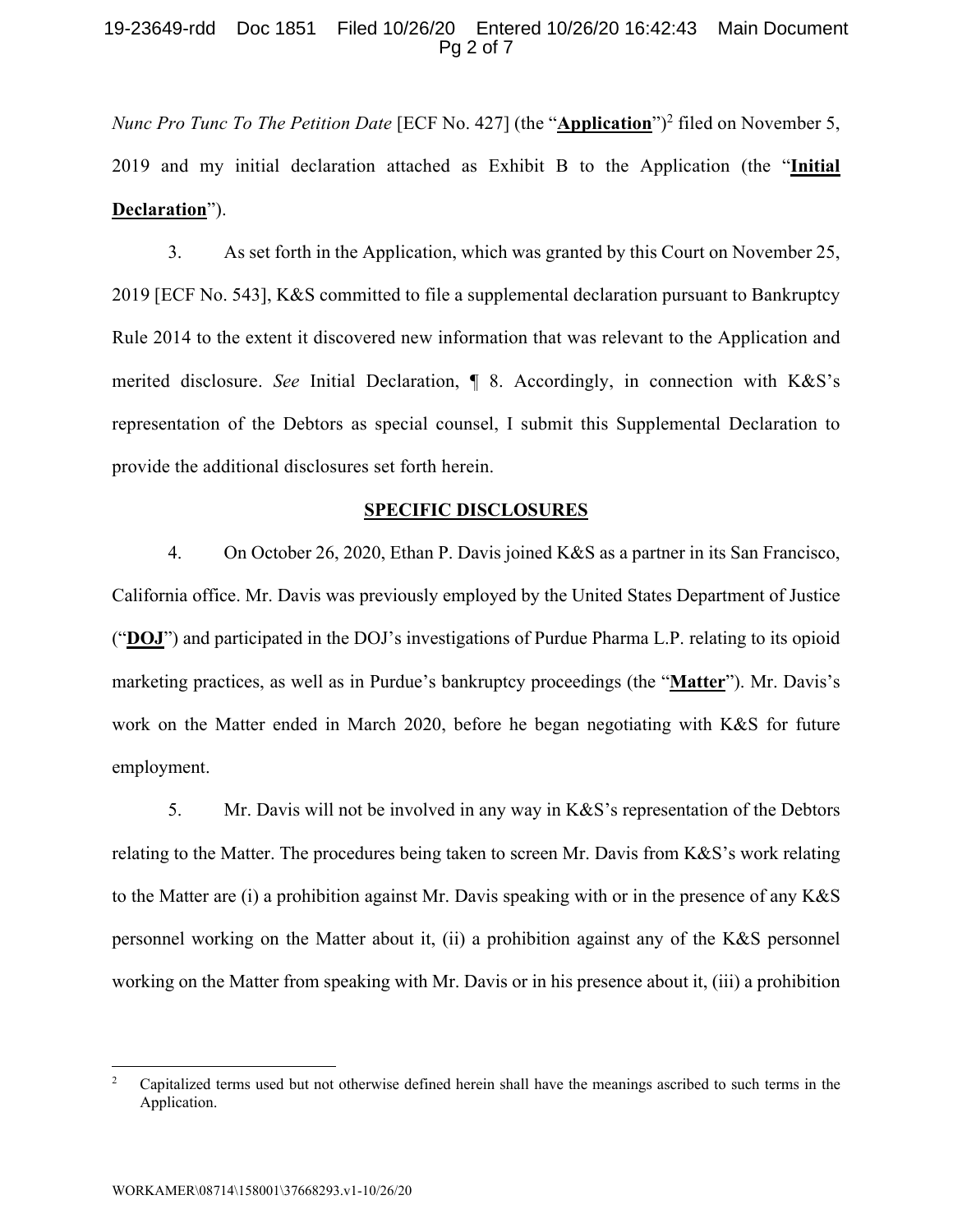#### 19-23649-rdd Doc 1851 Filed 10/26/20 Entered 10/26/20 16:42:43 Main Document Pg 3 of 7

against Mr. Davis bringing to K&S any documents, files, or materials in any form or medium about the Matter; and (iv) a prohibition against Mr. Davis accessing, reading, or reviewing any documents, files, or materials in any form or medium about the Matter. K&S will distribute these prohibitions to all personnel who are working on or in the future are added to the personnel working on the Matter, and also to Mr. Davis. All recipients will be advised of their obligation to abide strictly by these prohibitions.

6. In addition, pursuant to Rule 1.11 of the Washington, D.C. Rules of Professional Conduct, Mr. Davis and I are required to prepare statements ("**Rule 1.11 Statements**") detailing, among other things, the information contained in this Supplemental Declaration. Mr. Davis's and my Rule 1.11 Statements are attached hereto as **Exhibit "A"** and **Exhibit "B,"** respectively.

7. In light of the foregoing, and based upon the information available to me, K&S neither represents nor holds an interest adverse to the interests of the Debtors or their estates with respect to the matters on which K&S has been employed.

Pursuant to 28 U.S.C. § 1746, I declare under penalty of perjury that the foregoing is true and correct to the best of my knowledge, information and belief on this 26th day of October, 2020.

> */s/ Jeffrey S. Bucholtz*  Jeffrey S. Bucholtz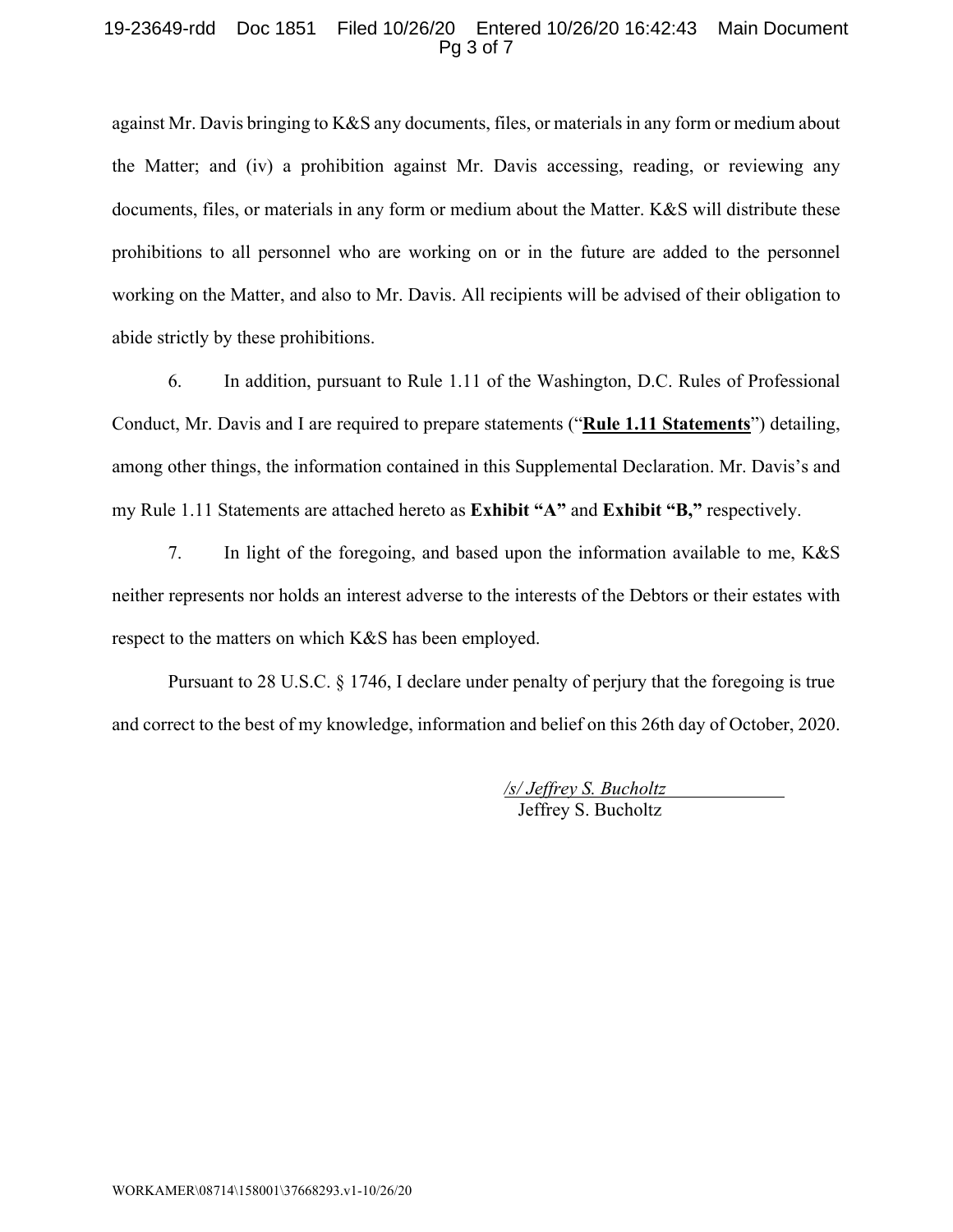19-23649-rdd Doc 1851 Filed 10/26/20 Entered 10/26/20 16:42:43 Main Document Pg 4 of 7

## **Exhibit A**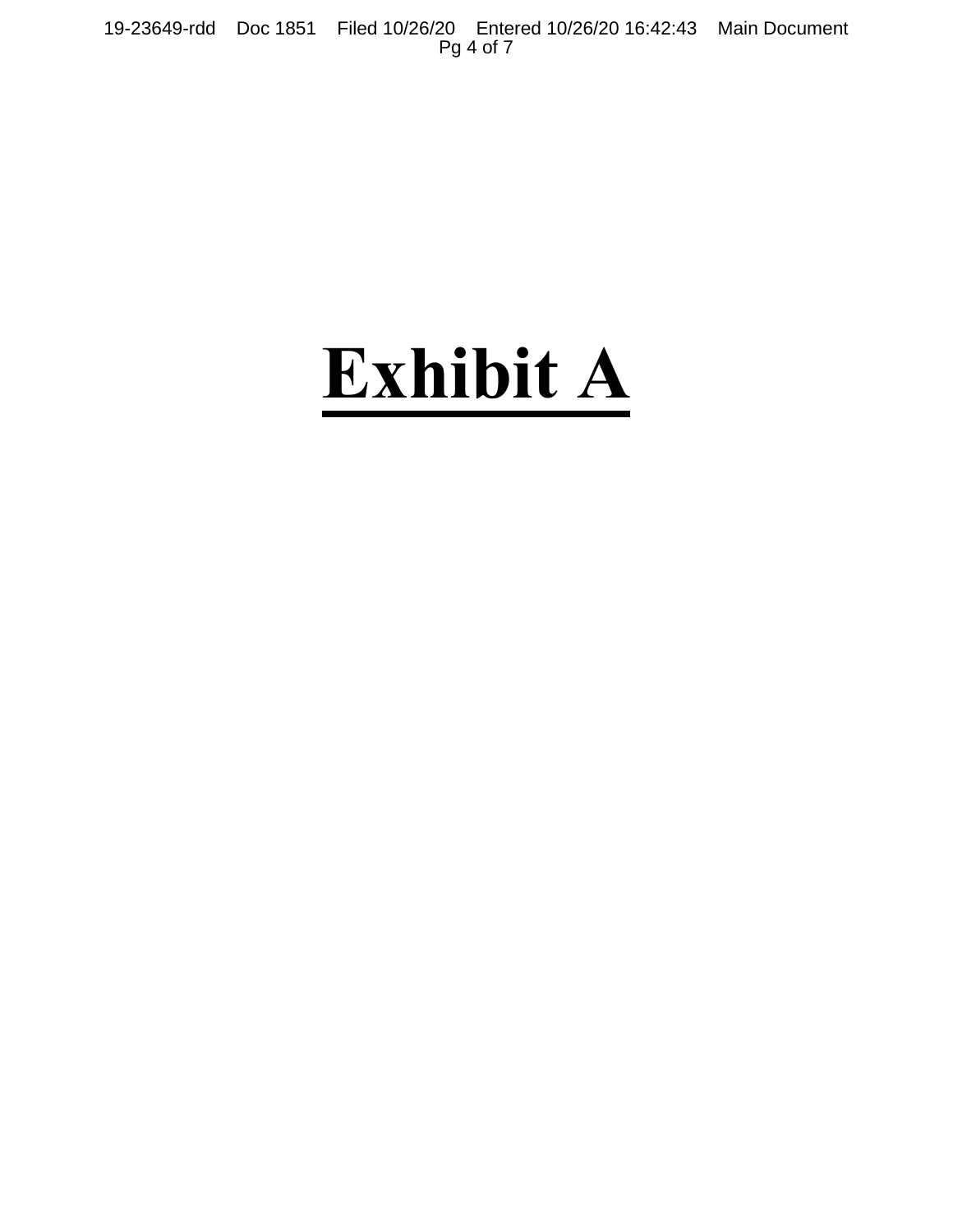#### 19-23649-rdd Doc 1851 Filed 10/26/20 Entered 10/26/20 16:42:43 Main Document Pg 5 of 7

#### **STATEMENT OF ETHAN P. DAVIS PURSUANT TO RULE 1.11 OF THE WASHINGTON, D.C. RULES OF PROFESSIONAL CONDUCT**

I, Ethan P. Davis, have been employed by the United States Department of Justice ("DOJ") and will become a partner in the law firm King & Spalding LLP, in its office at 101 Second Street, Suite 1000, San Francisco, California 94105.

While employed by the DOJ, I participated personally and substantially in the DOJ's investigations of Purdue Pharma L.P. relating to its opioid marketing practices, as well as in Purdue's bankruptcy proceedings (together the "Matter"). King & Spalding represents Purdue Pharma L.P. in the Matter and related matters. My work on the Matter ended in March 2020, before I began negotiating with King & Spalding for future employment. Under Rule 1.11 of the Washington, D.C. Rules of Professional Conduct, I am personally disqualified from representing Purdue Pharma L.P. in the Matter on which I worked at the DOJ. However, King & Spalding may continue to represent Purdue Pharma in the Matter under subsections (b), (c), and (d) of Rule 1.11 because:

- 1. King & Spalding and I have agreed that I will be timely screened from any form of participation in the Matter and from sharing in any fees resulting therefrom, and I will observe those requirements.
- 2. I attest that I will not participate in the Matter and will not discuss it with any partner, associate, of counsel, or any other lawyer working at King & Spalding; and I will not share in any fees for it.
- 3. Jeffrey S. Bucholtz, a partner at King & Spalding who is personally involved in the Matter, is submitting his statement pursuant to Rule 1.11 of the Washington, D.C. Rules of Professional Conduct attesting that all affiliated King & Spalding lawyers are aware of the requirement that I will be subject to the precautionary steps set out herein.

I also shall not use, disclose, use to the detriment of the government or parties to any matter, or benefit of anyone, any confidence or secret obtained while working on the Matter at the DOJ.

Dated:  $s/ E than P. \, Davis$ October 26, 2020 Ethan Davis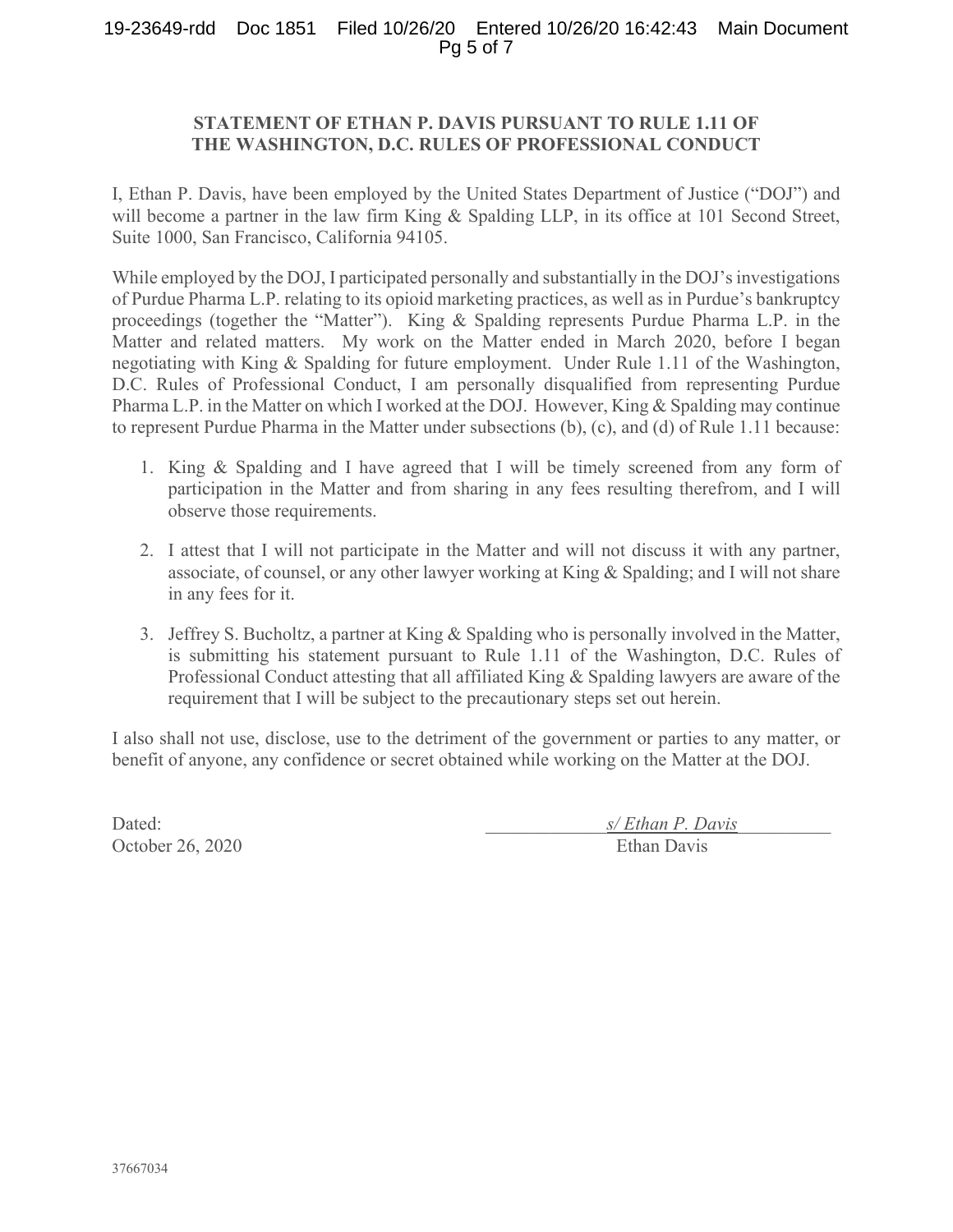19-23649-rdd Doc 1851 Filed 10/26/20 Entered 10/26/20 16:42:43 Main Document Pg 6 of 7

# **Exhibit B**